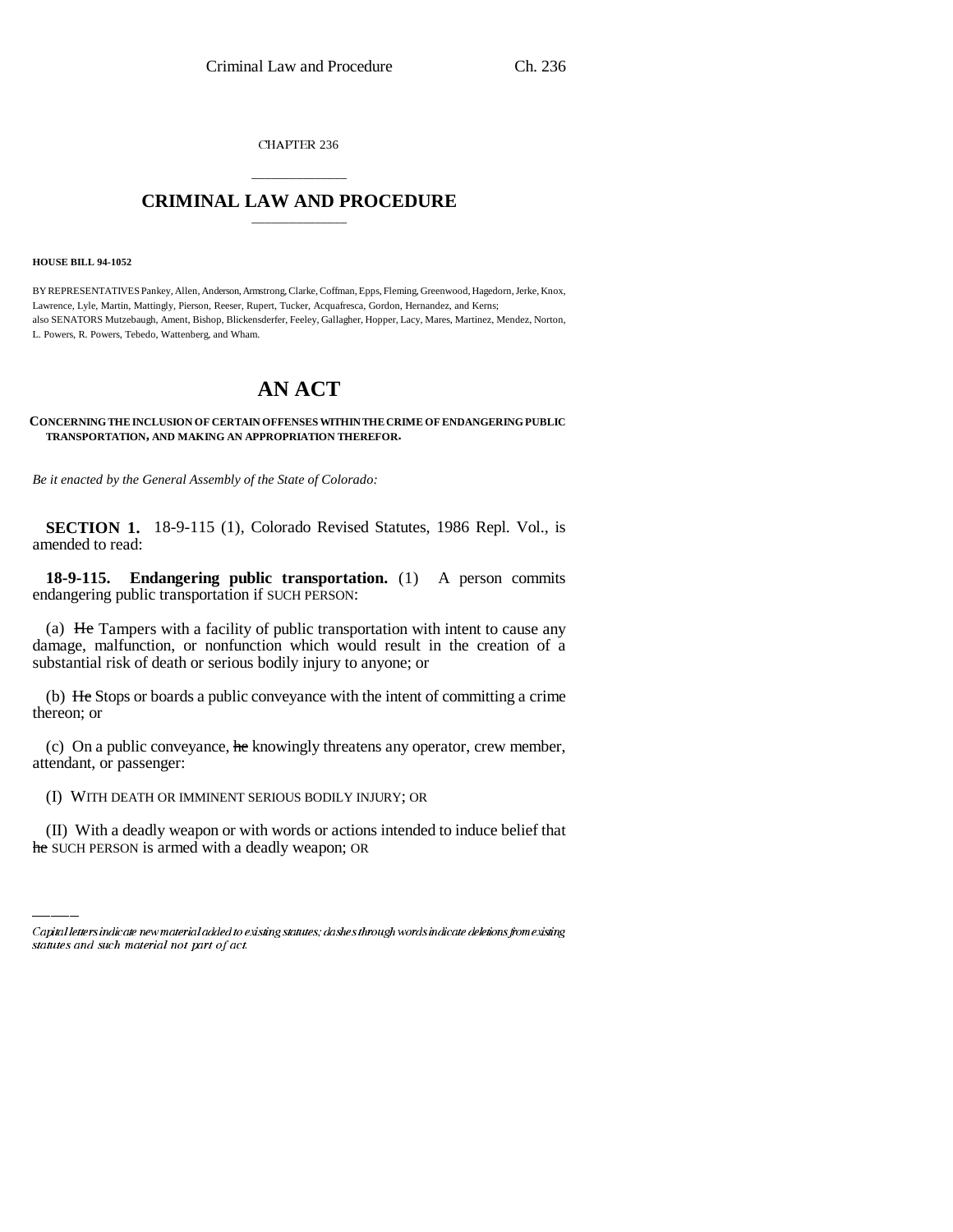(d) ON A PUBLIC CONVEYANCE:

(I) KNOWINGLY OR RECKLESSLY CAUSES BODILY INJURY TO ANOTHER PERSON; OR

(II) WITH CRIMINAL NEGLIGENCE CAUSES BODILY INJURY TO ANOTHER PERSON BY MEANS OF A DEADLY WEAPON.

**SECTION 2.** Article 1 of title 17, Colorado Revised Statutes, 1986 Repl. Vol., as amended, is amended BY THE ADDITION OF A NEW SECTION to read:

**17-1-117. Appropriation to comply with section 2-2-703.** (1) PURSUANT TO SECTION 2-2-703,C.R.S., THE FOLLOWING STATUTORY APPROPRIATIONS, OR SO MUCH THEREOF AS MAY BE NECESSARY, ARE MADE IN ORDER TO IMPLEMENT HB 94-1052, ENACTED AT THE SECOND REGULAR SESSION OF THE FIFTY-NINTH GENERAL ASSEMBLY:

(a) FOR THE FISCAL YEAR BEGINNING JULY 1, 1994, IN ADDITION TO ANY OTHER APPROPRIATION, THERE IS HEREBY APPROPRIATED FROM THE MASS TRANSPORTATION ACCOUNT ESTABLISHED IN SECTION 32-9.7-102, C.R.S., TO THE CORRECTIONS EXPANSION RESERVE FUND CREATED IN SECTION 17-1-116, THE SUM OF FIFTY-SEVEN THOUSAND DOLLARS (\$57,000).

(b) FOR THE FISCAL YEAR BEGINNING JULY 1, 1995, IN ADDITION TO ANY OTHER APPROPRIATION, THERE IS HEREBY APPROPRIATED FROM THE MASS TRANSPORTATION ACCOUNT TO THE DEPARTMENT OF CORRECTIONS, THE SUM OF NINETEEN THOUSAND THREE HUNDRED DOLLARS (\$19,300).

(c) FOR THE FISCAL YEAR BEGINNING JULY 1, 1996, IN ADDITION TO ANY OTHER APPROPRIATION, THERE IS HEREBY APPROPRIATED FROM THE MASS TRANSPORTATION ACCOUNT TO THE DEPARTMENT OF CORRECTIONS, THE SUM OF NINETEEN THOUSAND THREE HUNDRED DOLLARS (\$19,300).

(d) FOR THE FISCAL YEAR BEGINNING JULY 1, 1997, IN ADDITION TO ANY OTHER APPROPRIATION, THERE IS HEREBY APPROPRIATED FROM THE MASS TRANSPORTATION ACCOUNT TO THE DEPARTMENT OF CORRECTIONS, THE SUM OF NINETEEN THOUSAND THREE HUNDRED DOLLARS (\$19,300).

(e) FOR THE FISCAL YEAR BEGINNING JULY 1, 1998, IN ADDITION TO ANY OTHER APPROPRIATION, THERE IS HEREBY APPROPRIATED FROM THE MASS TRANSPORTATION ACCOUNT TO THE DEPARTMENT OF CORRECTIONS, THE SUM OF NINETEEN THOUSAND THREE HUNDRED DOLLARS (\$19,300).

(2) BECAUSE THE MONEYS FROM THE MASS TRANSPORTATION ACCOUNT WILL BE USED FOR PURPOSES OTHER THAN THE CONSTRUCTION OF MASS TRANSPORTATION PROJECTS IN THE FIXED GUIDEWAY CORRIDORS FROM WHICH THE MONEYS WERE COLLECTED, THIS APPROPRIATION SHALL BE EFFECTIVE ONLY IF HB 94-1052 IS APPROVED BY A TWO-THIRDS MAJORITY VOTE OF BOTH HOUSES OF THE GENERAL ASSEMBLY IN ACCORDANCE WITH SECTION 32-9.7-102, C.R.S.

**SECTION 3. Effective date - applicability.** This act shall take effect July 1, 1994, and shall apply to offenses committed on or after said date.